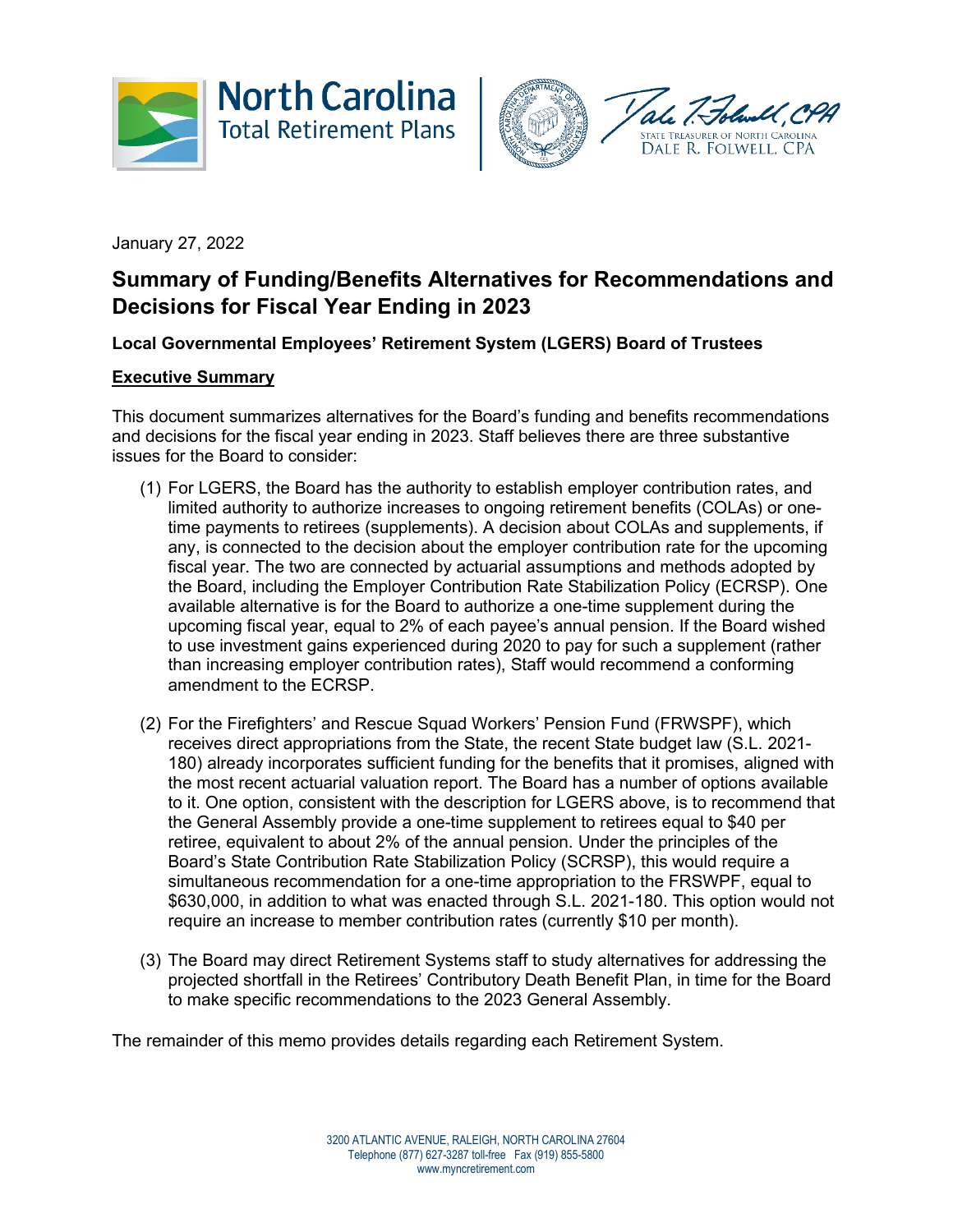# **LGERS**

**Issue.** G.S. 128-30(d)(5) requires that employer contributions to LGERS in each year "shall not be less than the sum of the rate per centum known as the actuarially determined employer contribution [ADEC] rate… as adjusted under a contribution rate policy adopted by the Board of Trustees and known as the 'required employer contribution' rate." G.S. 128-30(d)(2a) requires that the ADEC rate "shall be calculated annually by the actuary using assumptions and a cost method approved by the Actuarial Standards Board of the American Academy of Actuaries and selected by the Board of Trustees."

1. ADEC Prior to Contribution Rate Policy

The most recent LGERS actuarial valuation report documents the ADEC rates for the fiscal year ending in 2023. The "ADEC Prior to Contribution Policy" is the mathematical contribution rate that would fund the system using the Board's assumptions and methods adopted on January 28, 2021, and plan population and asset information as of December 31, 2020. For employees other than law enforcement officers (non-LEOs), the "ADEC Prior to Contribution Policy" is 11.22% of pay. For law enforcement officers (LEOs), it is 13.00% of pay.

# 2. Adjustment for Employer Contribution Rate Stabilization Policy (ECRSP)

The Board adopted the current ECRSP on April 29, 2021. This policy serves to provide predictable incremental increases in the employer contribution rate to protect against potential adverse experience for the five fiscal years ending 2023 through 2027. **The ECRSP would result in recommended contribution rates for the fiscal year ending in 2023 equal to 12.10% of covered pay for non-LEOs and 13.10% of covered pay for LEOs.**

For non-LEOs, the rate is determined as the prior year's policy contribution (11.35%) plus 0.75%.<sup>[1](#page-1-0)</sup> For LEOs, the rate is determined as the non-LEO rate (1[2](#page-1-1).10%) plus 1.00%.<sup>2</sup>

The ECRSP rates in part (2) have the effect of increasing the ADEC from the rates in part (1), by a total of \$55 million for the first year of the five-year ECRSP.<sup>[3](#page-1-2)</sup>

**Cost of Living Adjustment (COLA).** Under G.S. 128-27(k) and (k1), the Board may authorize a COLA that is no greater than 4%, or a supplement that is no greater than 4% of the annual retirement allowance.<sup>[4](#page-1-3)</sup> If the Board authorizes a supplement, the Board must also determine that it will not provide a COLA taking effect in the same year as the supplement.

<span id="page-1-0"></span><sup>1</sup> Additional adjustments would have been required if there had been any enacted change in benefits, assumptions, or methods, not yet incorporated in the policy contribution, with an effect measured by the consulting actuary. However, there have been no such changes. Another adjustment would have been required if the non-LEO rate described in part (1) above (11.22%) exceeded the policy rate of 12.10% by at least 1.00% of compensation, but it does not.

<span id="page-1-1"></span> $^2$  Additional adjustments would have been required if there were enacted LEO-specific changes in benefits not yet incorporated in the policy contribution, with an effect measured by the consulting actuary, but there have been none.

<span id="page-1-2"></span> $3$  As illustrated in the footnotes to the "Summary" page of this document, the approximate dollar amounts for appropriations effective July 1, 2022, are estimated using the "Estimated State Payrolls for Retirement Appropriations Purposes for the 2021 Session of the North Carolina General Assembly," set forth in a letter from the Director of the Retirement Systems to the State Budget Director and the Director of the Fiscal Research Division of the General Assembly, dated June 21, 2021. For example, the approximate increase in ADEC (\$55 million) is estimated as \$1,324,820,000 (the LGERS LEO payroll from the aforementioned memo) times 0.10% (the difference between 13.10% in part 2 and 13.00% in part 1), plus \$6,064,139,000 (the LGERS non-LEO payroll) times 0.88% (the difference between 12.10% in part 2 and 11.22% in part 1). Once a similar payroll letter is finalized for the 2022 Session of the General Assembly, the dollar amounts would change in accordance with the new estimated payroll amounts.

<span id="page-1-3"></span><sup>4</sup> The COLA or supplement must also be no greater than inflation during the calendar year. Since inflation during calendar year 2021 exceeded 4%, the relevant limit is 4%.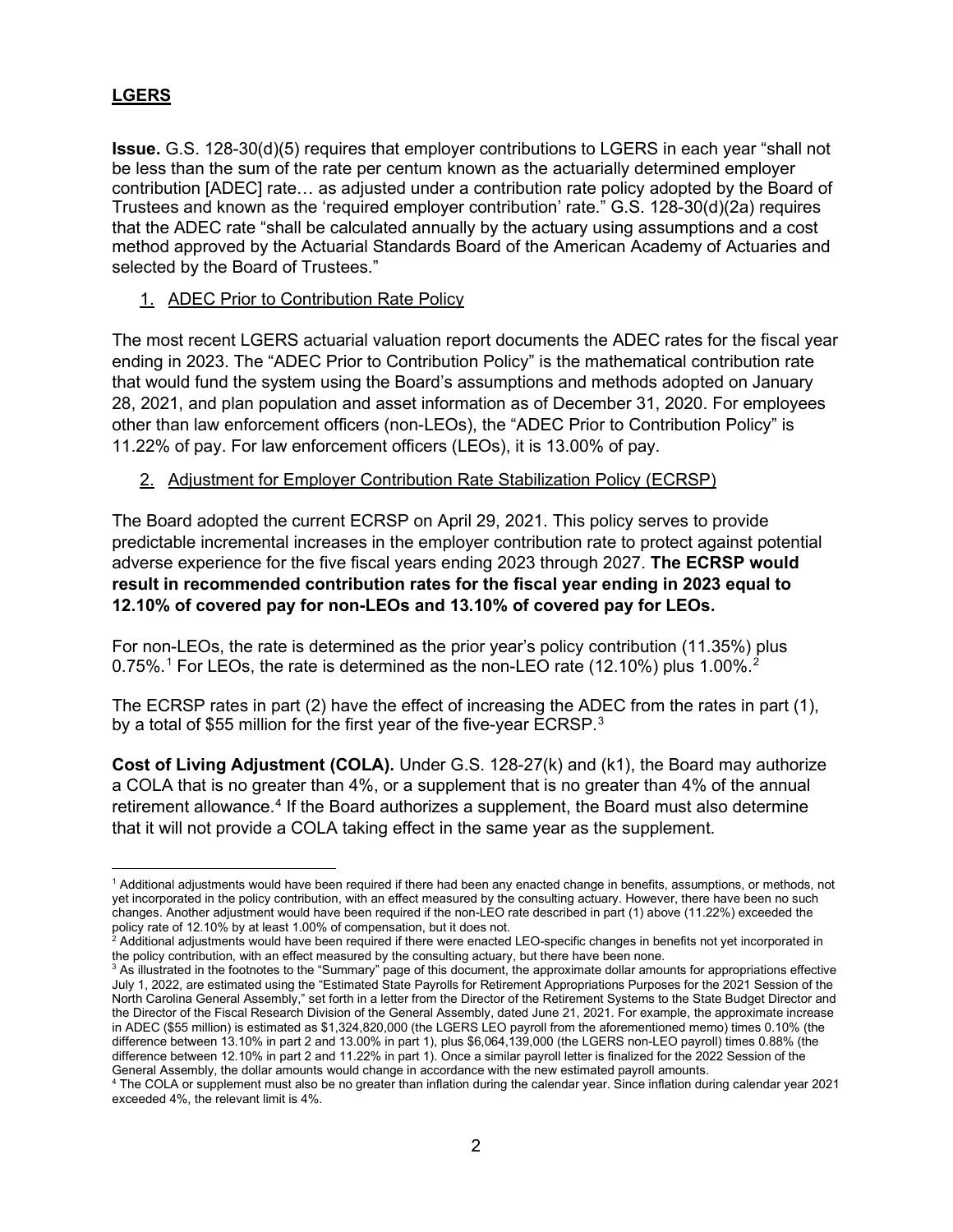The cost of a COLA or supplement authorized by the Board is limited to the actuarial investment gains. Notwithstanding the amount of investment gains experienced in a year, the ECRSP provides that the employer contribution for any year through fiscal year ending in 2027 will be adjusted for the effect of any benefit change taking effect during the year. This would include the cost of COLAs or supplements.

In the latest actuarial valuation report, the Board's consulting actuary:

- Estimated that actuarial investment gains during calendar year 2020 were \$487 million.
- Estimated that the cost of each 1% COLA, as a new monthly benefit for current payees, is approximately \$183 million. If funded in a single year, this would equate to 2.48% of employee compensation. If funded over a 12-year period, the actuary estimated the required increase in employer contributions to be 0.31% of employee compensation. At current payroll levels, this would equate to approximately \$23 million per year, for 12 years, for a total 12-year expenditure of approximately \$275 million.
- Estimated that the cost of each one-time payment (supplement) equal to 1% of the payee's annual pension benefit is 0.22% of employee compensation paid for a single year. In dollar terms, this is approximately \$16 million.

Under its current policy, the Board could:

- A. **Implement a COLA** effective July 1, 2022. The maximum COLA eligible for Board enactment would be 2.66% (i.e., \$487 million divided by \$183 million). That amount of COLA would call for increasing the employer contribution rate by 0.82% of pay for 12 years under the ECRSP. At current payroll levels, this would equate to approximately \$61 million per year for 12 years to be paid by local government employers, for a total 12-year expenditure of approximately \$727 million.
- B. **Implement a one-time supplement** to be paid during the fiscal year ending in 2023, for example, in October 2022 when a supplement is scheduled to be paid to State retirees. The maximum supplement eligible for Board enactment would be 4.00%, and a supplement at that level would call for increasing the employer contribution rate by 0.88% for a single year. In dollar terms, this is approximately \$65 million.
- C. **Implement no COLA or one-time supplement**.

The Board could implement either (A) or (B), but could not implement both.

The increase in employer contribution rates described for (A) or (B) is not a direct requirement of statute, but is part of the Board's ECRSP. Therefore, it is possible for the Board to adopt either (A) or (B) without the contribution rate increase provision. If the Board wishes to do so:

- Staff would recommend that the Board make a conforming amendment to the ECRSP to correspond to the action taken.
- Staff would recommend that the Board take caution in limiting benefits that are approved without a corresponding increase to the employer contribution. Unlike the State System's ECRSP, the Local System's ECRSP does not guarantee employer contributions at least equal to the actuarially determined requirements (ADECs) over its five-year term. There is always a risk that contributions will not reach ADECs, putting the plan at a long-term funding disadvantage and requiring steep increases in employer contributions at the end of the five years. This risk is closely correlated to the risk of capital market downturns beyond the Board's control. If this risk develops, it would likely be during the fourth or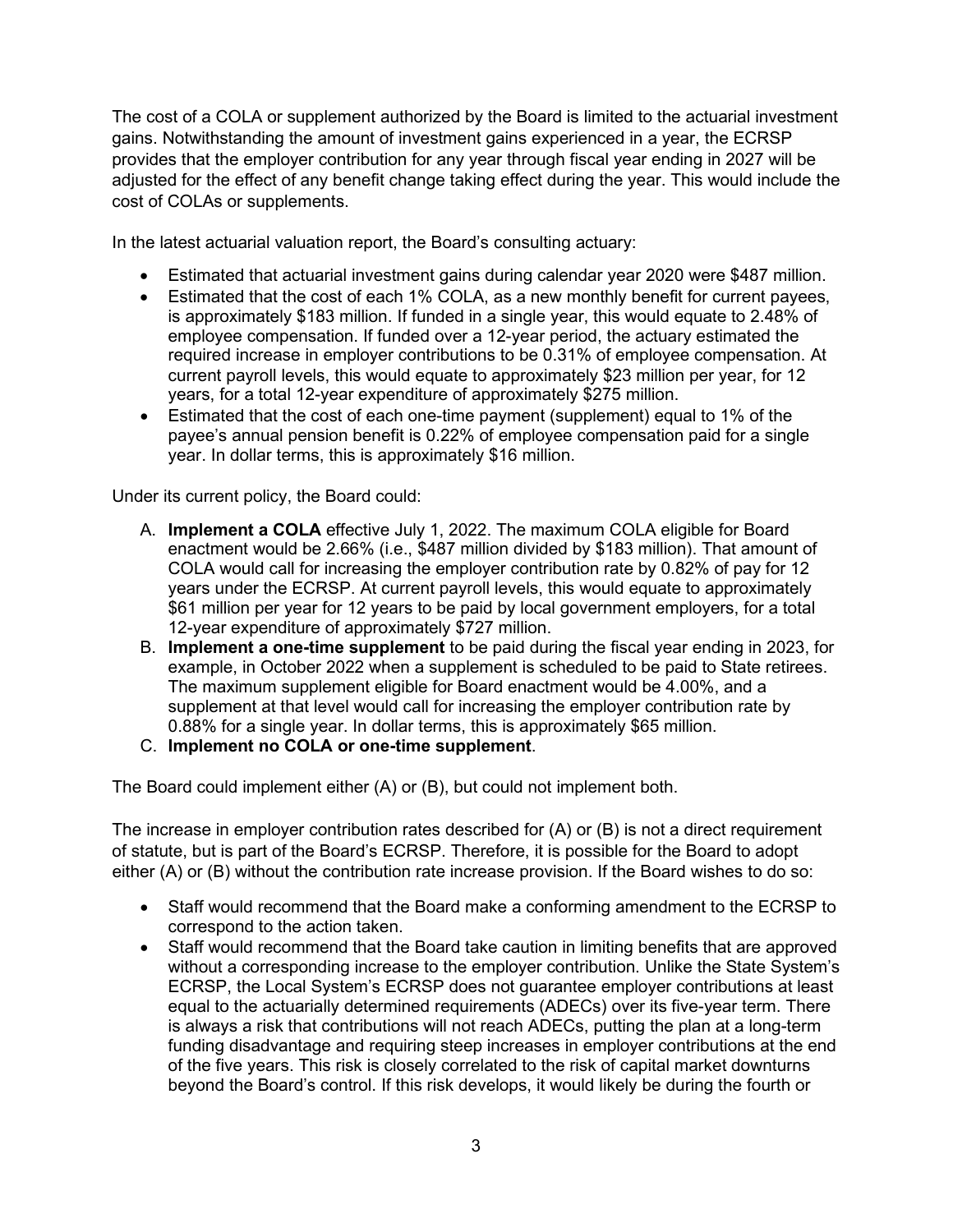fifth year of the ECRSP, the fiscal years ending 2026-2027. In view of this very significant risk to the stability of LGERS, the ECRSP is designed to ensure funding exceeding actuarially determined amounts in its early years (e.g. the \$55 million planned for the fiscal year ending 2023), to build protection against this risk for the remainder of the five years. COLAs or supplements not paid for by an adjustment to employer contributions reduce the extent to which the ECRSP protects against this risk.

An alternative that has been publicly supported by the Chair has been for the Board to implement a one-time supplement equal to 2% of annual pension amounts, without an increase to employer contribution rates for the fiscal year ending in 2023. In this scenario, the value of the supplements paid to retirees would be approximately \$33 million, increasing the actuarially determined contributions for the fiscal year ending 2023 by \$33 million. The contributions in excess of actuarially determined amounts for the first year of the five-year ECRSP, instead of being \$55 million, would be \$22 million (i.e., \$55 million minus \$33 million). As illustrated in today's projection from the consulting actuaries, the ECRSP in the second year of its operation is currently projected to require contributions at least \$150 million greater than actuarially determined amounts.

#### **Policy Options for Consideration by the Board of Trustees.**

- The Board may provide a one-time supplement equal to 2% of annual pension benefits, without adjusting the employer contribution rates. The employer contribution rates for retirement benefits for the fiscal year ending 2023 would be 12.10% for non-LEOs, and 13.10% for LEOs. This would follow the Chair's public recommendation. In this case, Staff would recommend the Board adopt a conforming amendment to its ECRSP (for example, ECRSP Draft Amendment No. 1, attached hereto). As part of this action, the Board would determine that it will not authorize a COLA taking effect in the same year.
- The Board may follow any of the options in  $(A)$  through  $(C)$  above, with or without a corresponding adjustment to the employer contribution rates. If there is not an adjustment to employer contribution rates corresponding fully with the cost of any benefits authorized, Staff would recommend that the Board amend the ECRSP to correspond to the action taken.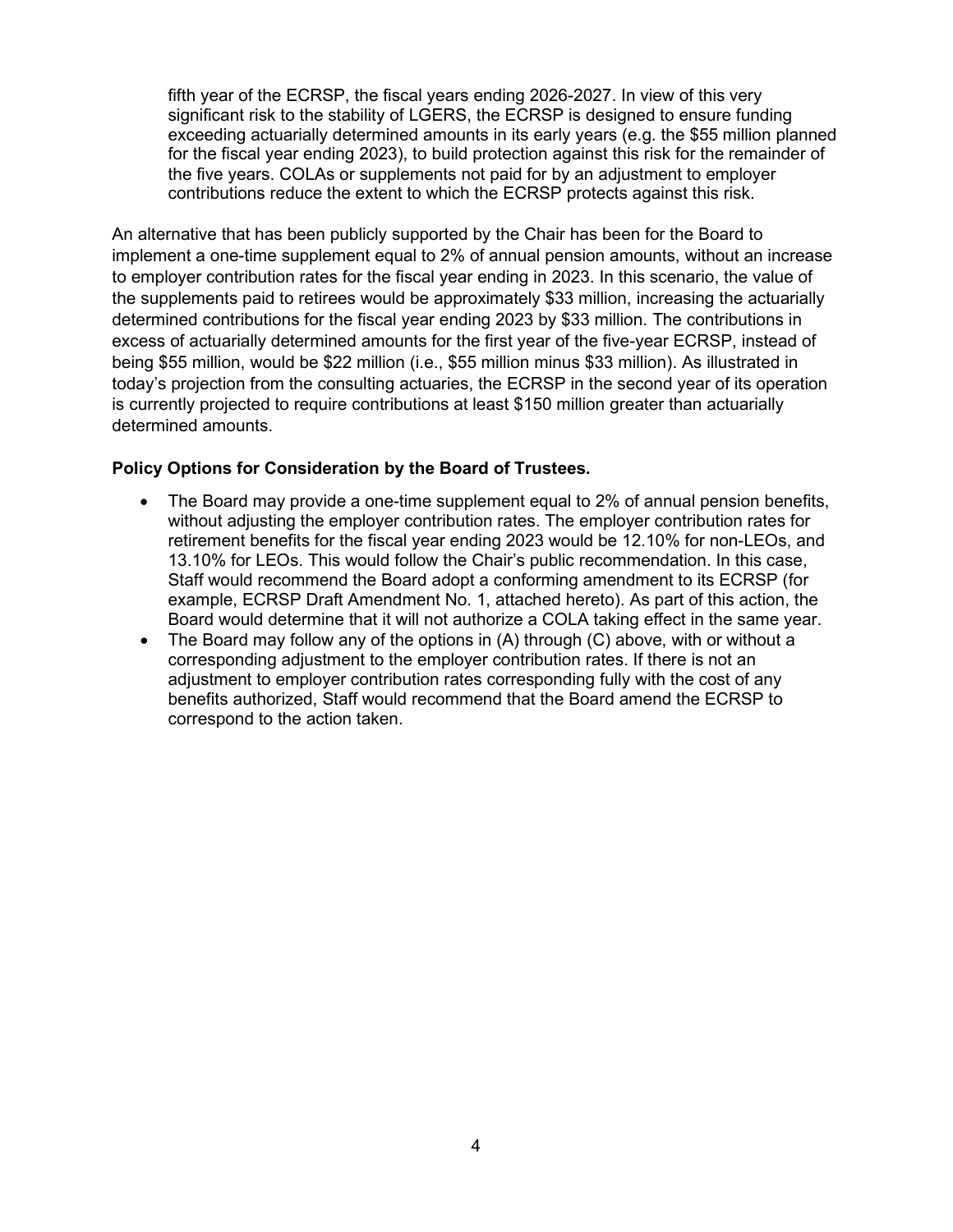# **Firefighters' and Rescue Squad Workers' Pension Fund (FRSWPF)**

**Issue.** The Board adopted the State Contribution Rate Stabilization Policy (SCRSP) on April 29, 2021. Under Section IV of the SCRSP, recommended State contribution for the fiscal year ending in 2023, prior to any adjustment for benefit changes, is the greater of (1) the recommended appropriation for the fiscal year ending in 2022, plus \$350,000; or (2) the underlying actuarially determined contribution (ADEC) determined by the consulting actuary for the fiscal year ending in 2023. The ADEC for the fiscal year ending 2023 is the mathematical contribution amount that would fund the system using the Board's assumptions adopted on January 28, 2021, and plan population and asset information as of December 31, 2020.

Item (1) is equal to the recommended and actual appropriation for the fiscal year ending 2022 (\$19,352,208) plus \$350,000, or \$19,702,208. Item (2), the underlying ADEC, is \$13,806,519 according to the most recent FRSWPF actuarial valuation report. Therefore, the SCRSP results in a recommended State contribution of \$19,702,208 for the fiscal year ending in 2023, which is the greater of item (1) or item (2). This recommendation matches the amount already appropriated for the second fiscal year of the 2021-2023 biennium by S.L. 2021-180. The SCRSP provides that this recommendation should be adjusted if there is a recommendation for a benefit increase as described below.

#### **Benefit Increase.**

**Option A:** It would be consistent with the SCRSP, and consistent with actions recently taken by the General Assembly and contemplated by the Boards for other Retirement Systems, for the Board to recommend that the General Assembly provide a one-time supplement payment to FRSWPF retirees. Although the SCRSP does not specifically describe one-time supplements, the Board could recommend a one-time payment supplement along with the funding principles outlined in the SCRSP for other benefit changes. For example, the Board could recommend a one-time supplement equivalent to the 2% annual pension amount that the Chair has publicly supported for LGERS retirees. A dollar amount of \$40 would be approximately equal to 2% of the annual pension benefit payable to each FRSWPF retiree.

The SCRSP provides that if the Board recommends additional benefits for FRSWPF, the Board will also recommend additional funding beyond the \$19,702,208 amount. The additional funding, which the SCRSP calls the Benefit Improvement Funding Requirement (BIFR), would be intended to fully fund the recommended supplement within the fiscal year ending in 2023.

The consulting actuary has determined that the BIFR for a one-time payment of \$40 to each retiree would be \$630,000. Therefore, the recommended contribution amount under the SCRSP to go along with a recommendation of providing a one-time supplement of \$40 to each retiree during the fiscal year ending in 2023 would be \$19,702,208 + \$630,000 = \$20,332,208.

**Options B-K:** Under Section V of the SCRSP, the Board could recommend that the General Assembly increase the pension amount of \$170 per month by up to \$9. [5](#page-4-0) If so, the SCRSP

<span id="page-4-0"></span><sup>5</sup> Specifically, the SCRSP provides that the Board may recommend a benefit increase if all of four conditions are met. The first condition is that the benefit increase is not greater than the most recent June-over-June increase in the Consumer Price Index. That increase was 5.4%, which would equate to an increase in the pension from \$170 to \$179 (i.e., \$180 would exceed this limit). The second condition is that the Board recommends an additional appropriation as outlined in these materials. The third condition is that the Board recommends an adjustment to the member contribution rate as outlined in these materials. The fourth condition is that the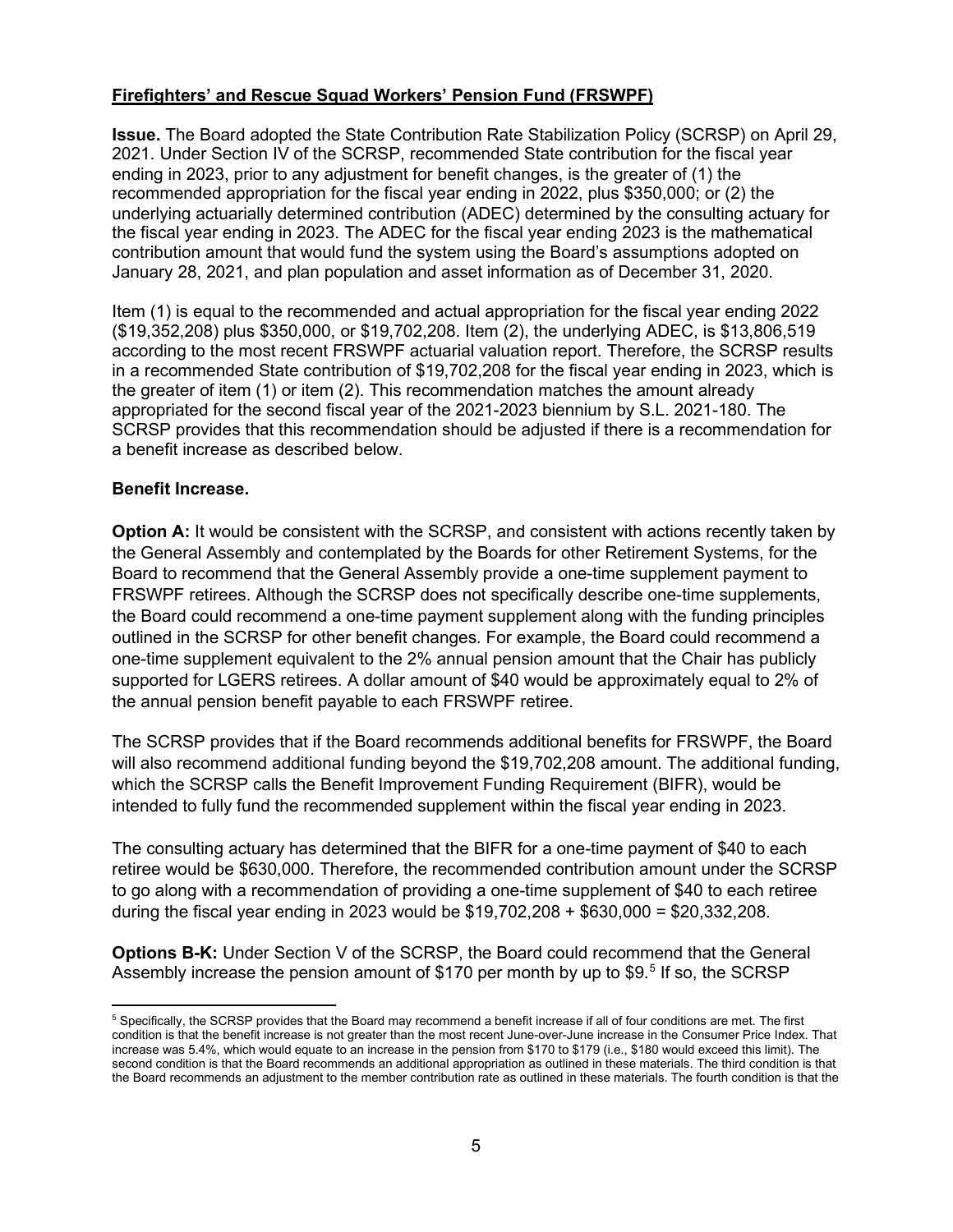provides that the Board would also recommend that the General Assembly make an additional appropriation in the upcoming fiscal year to pay for the cost of the benefit increase as follows. Further, the SCRSP provides that along with any increase in the benefit, the Board would recommend that the member contribution rate be increased from \$10 to \$15 per month.

| Recommendation | <b>Monthly Pension</b> | <b>Add'I Appropriation</b> | <b>Member Monthly</b>    |
|----------------|------------------------|----------------------------|--------------------------|
|                |                        | (FY Ending 2023)           | <b>Contribution Rate</b> |
| B              | \$170 (current)        | \$0                        | \$10 (no change)         |
| С              | \$171                  | \$2,917,719                | \$15 (\$5 increase)      |
| D              | \$172                  | \$5,835,438                | \$15 (\$5 increase)      |
| Е              | \$173                  | \$8,753,157                | \$15 (\$5 increase)      |
| F              | \$174                  | \$11,670,876               | \$15 (\$5 increase)      |
| G              | \$175                  | \$14,588,595               | \$15 (\$5 increase)      |
| н              | \$176                  | \$17,506,314               | \$15 (\$5 increase)      |
|                | \$177                  | \$20,424,033               | \$15 (\$5 increase)      |
|                | \$178                  | \$23,341,752               | \$15 (\$5 increase)      |
|                | \$179                  | \$26,259,471               | \$15 (\$5 increase)      |

**Policy Options for Consideration by the Board of Trustees.** The Board may consider any of recommendations A through K as described above.

- Option A would be to recommend a one-time supplemental payment of \$40 per retiree, would be consistent with the Chair's policy recommendation for LGERS. It would require a recommended appropriation of \$20,332,208 for the fiscal year ending in 2023, which is greater than the amount already enacted in S.L. 2021-180 by \$630,000. It would not require recommending an increase the member contribution rate.
- Option B is to recommend no change to benefits, appropriations, or member contributions, and would not require a vote of the Board.
- Options C through K would be to recommend an increase in the pension amount. Each of these recommendations would require a significant recommended increase in appropriations, beyond the amounts already funded in S.L. 2021-180, and would further require an increase in the member contribution rate from \$10 to \$15 per month.

Board consider any change that has been made to the tax on gross premiums on property insurance. This tax, as provided under G.S. 105-228.5, was amended by S.L. 2021-180, effective January 1, 2022, to clarify the definition of "gross premiums" as it pertains to surety bonds. In the judgment of Retirement Systems staff, this amendment is not material to the Board's analysis.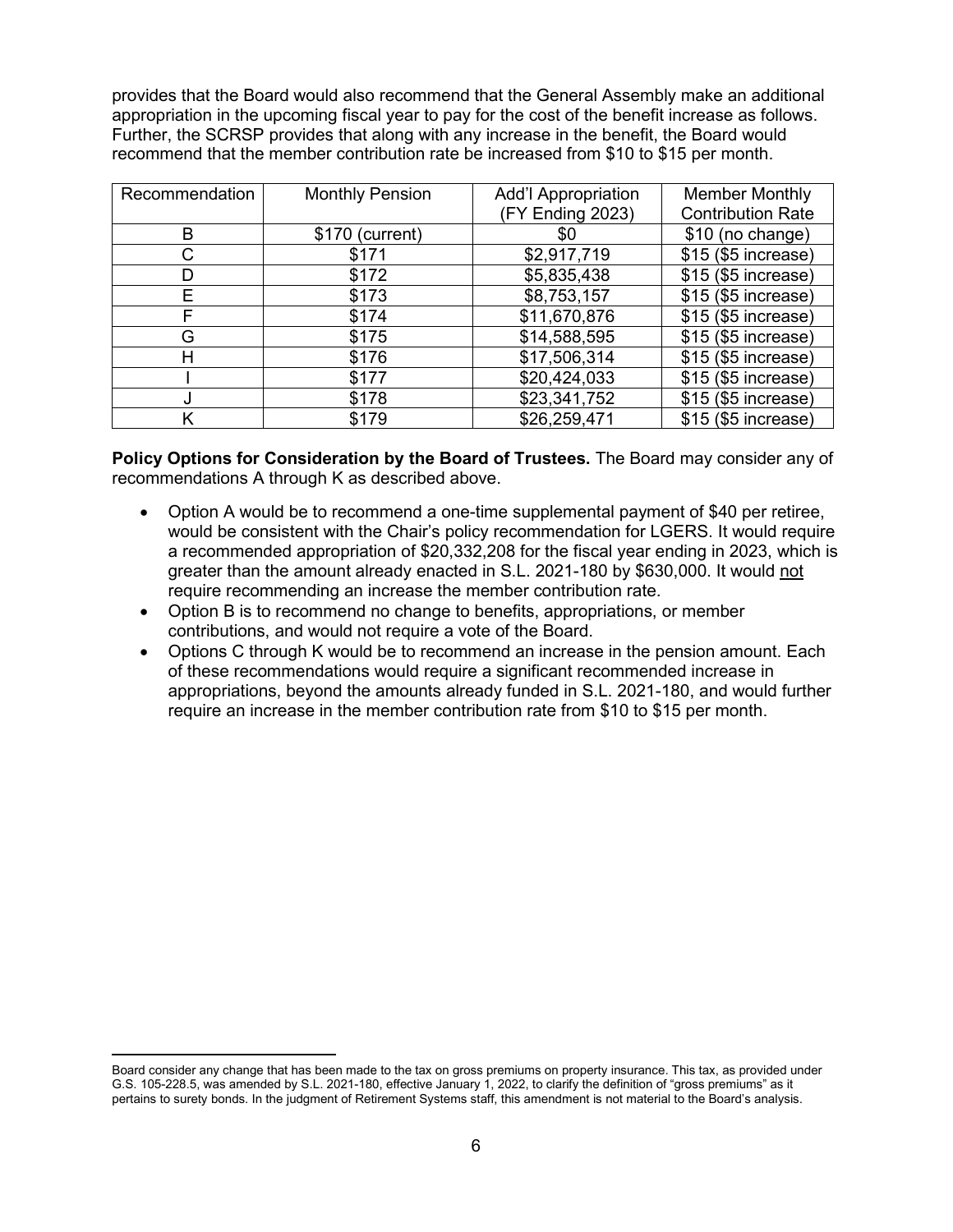#### **Registers of Deeds' Supplemental Pension Fund (RODSPF)**

**Issue.** The most recent valuation report shows the recommended Actuarially Determined Employer Contribution (ADEC) for the fiscal year ending in 2023. The ADEC for FY 2023 is the mathematical contribution amount that would fund the system using the Board's assumptions adopted on January 28, 2021, and plan population and asset information as of December 31, 2020. The estimated ADEC of \$0 for the fiscal year ending in 2023 is less than the 1.5 percent of monthly receipts collected pursuant to Article 1 of Chapter 161 of the N.C. General Statutes. (Statutory amounts collected were \$1,085,980 in calendar year 2020 and \$895,784 in calendar year 2019.) Additionally, the fund is over-funded with a funded ratio of 154.1% as of December 31, 2020.

Based on these facts, the monthly benefit amount could be increased. However, increasing the maximum monthly benefit would make it more likely that the ADEC in a future year would be greater than \$0.

**Policy Option for Consideration by the Board of Trustees.** Recommend no change to the current benefit structure. *Making no recommendation does not require a vote of the Board.*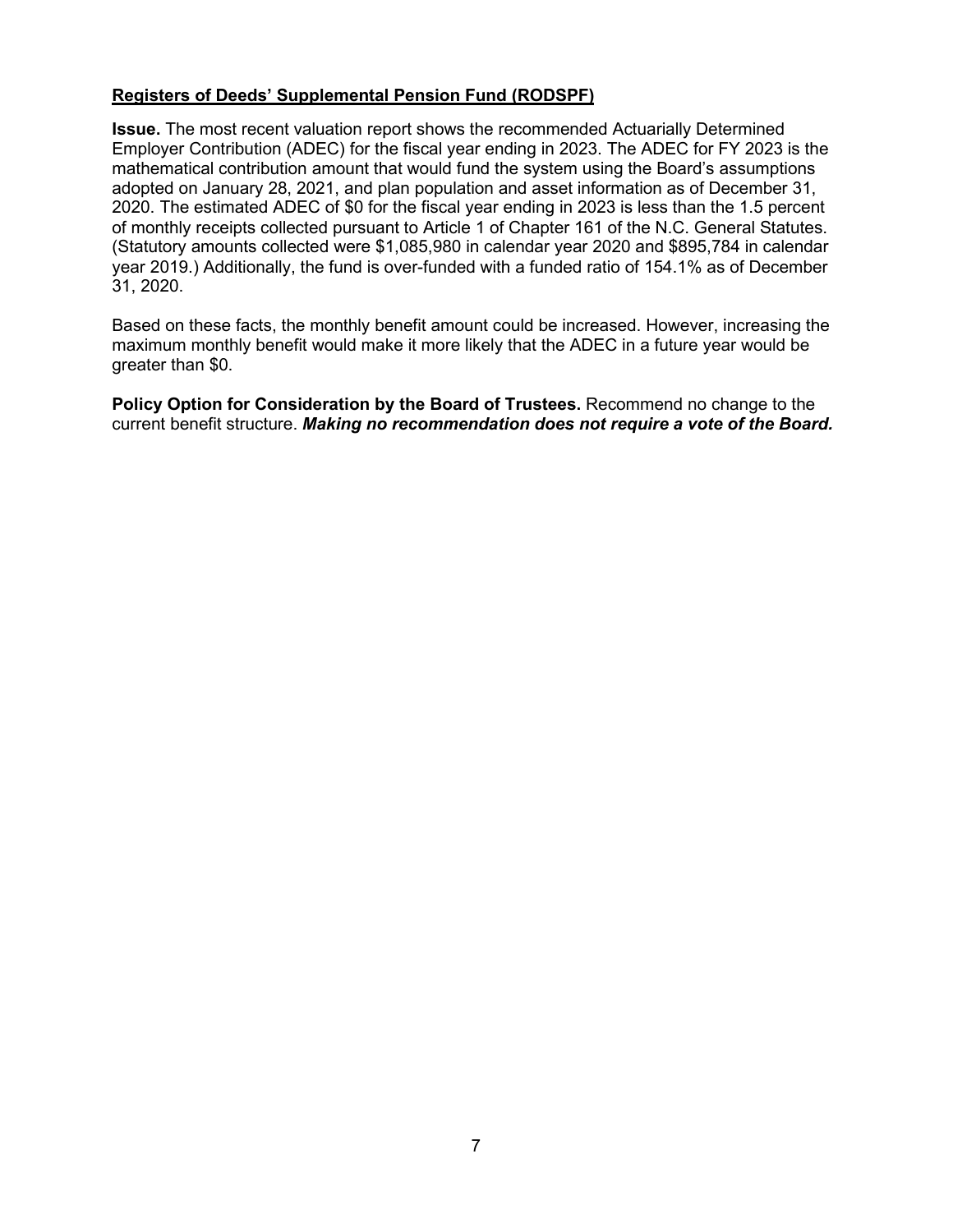# **Death Benefit Plans**

# *Death Benefit Plan for Members of LGERS*

**Issue.** The actuarial valuation of the Death Benefit Plan for members of LGERS as of December 31, 2020, shows that the plan has liabilities of \$53,469,194. Against these liabilities, the plan has current assets of \$96,572,606. Prospective contributions by the participating employers have a present value of \$40,511,754. The present and prospective assets, which amount to \$137,084,360, exceed the liabilities of \$53,469,194 by \$83,615,166.

**Policy Option for Consideration by the Board of Trustees.** Recommend no change to the current contribution rates or benefit structure. *Making no recommendation does not require a vote of the Board.*

#### *Retirees' Contributory Death Benefit Plan*

**Issue.** Benefits payable under the Retirees' Contributory Death Benefit Plan are supported entirely by the contributions of the participants and the investment earnings on those contributions. The actuarial valuation as of December 31, 2020, shows that the plan has liabilities of \$1,481,794,308. Against these liabilities, the plan has current assets of \$296,209,705. Prospective contributions of participants eligible for benefits have a value of \$1,052,703,904. The total present and prospective benefits amount to \$1,348,913,609, which are less than the liabilities of \$1,481,794,308 by \$132,880,699. The Board's consulting actuary has advised that, based on the assumptions of the actuarial valuation, the current assets and contribution rates of the plan are not adequate with the current plan provisions and contribution rates; and that the plan provisions and/or contribution rates should be changed to reverse this projected shortfall.

The Boards faced a similar situation about six years ago, in response to which the Boards voted in April 2016 to increase the premiums for enrollees retiring March 1, 2017 or later, and to reduce the interest rate paid on returns of contributions to 1.20% per year.

Pursuant to S.L. 2020-29, no decision of either the State Board or the Local Board related to this plan can take effect unless and until the same decision has been made and voted on by the other Board.

**Policy Option for Consideration by the Board of Trustees.** Direct staff to engage with the Board's consulting actuary in studying a range of options to address the projected shortfall of the plan. Such options may include premium increases for retirees choosing to enroll, benefit reductions, or other administrative approaches. Direct staff to report back to the Boards on alternatives in time for the Boards to consider a specific recommendation to the 2023 General Assembly. *Staff Recommendation.*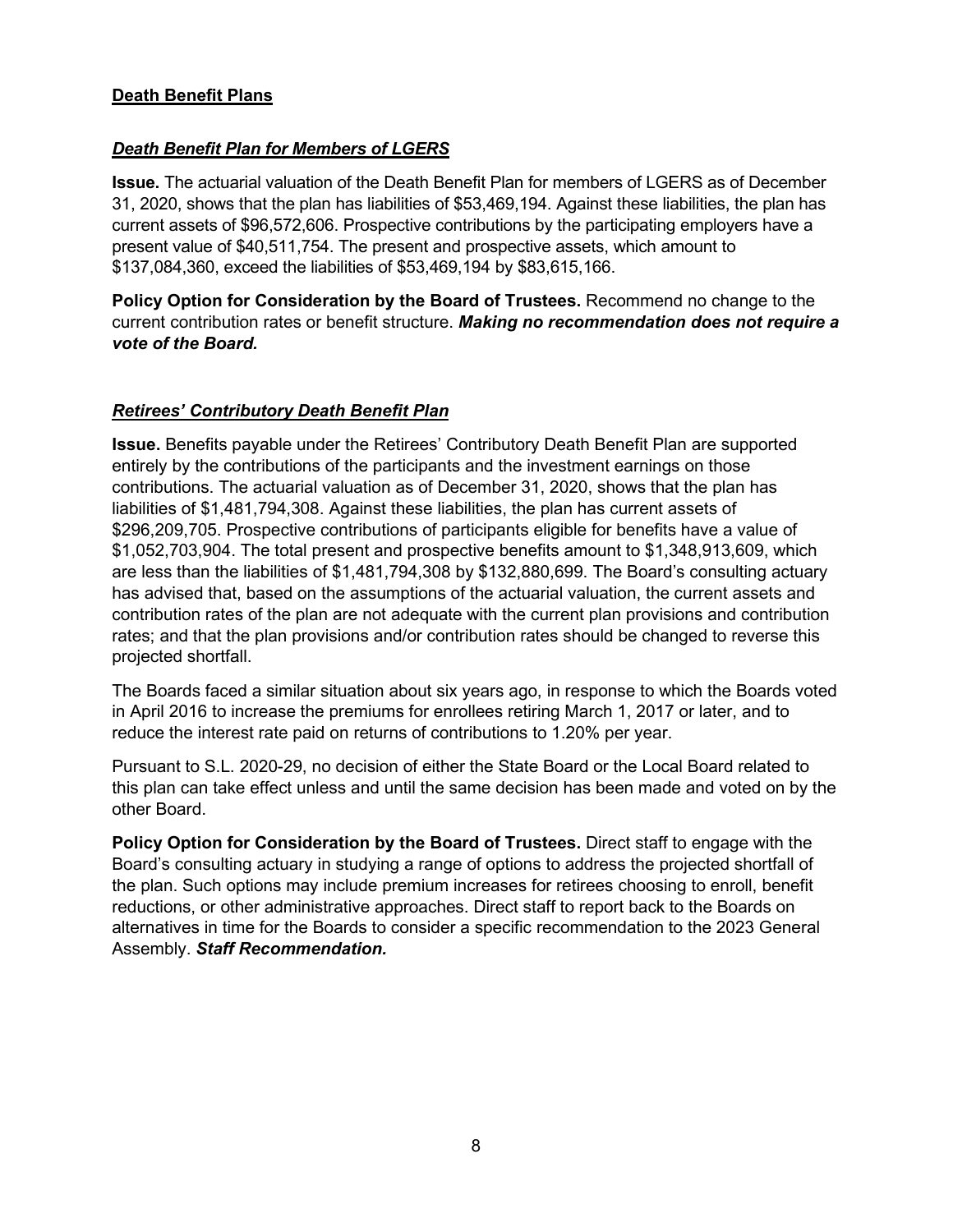#### **Summary of Alternatives For Presentation to the 2022 General Assembly\***

| <b>Retirement</b><br><b>System</b>                                                                       | <b>Employer</b><br><b>Contributions</b>                                                                                                                                | <b>Enhance</b><br><b>Benefits</b>                                                                                                                  |
|----------------------------------------------------------------------------------------------------------|------------------------------------------------------------------------------------------------------------------------------------------------------------------------|----------------------------------------------------------------------------------------------------------------------------------------------------|
| <b>Local Governmental</b><br><b>Employees' Retirement</b><br>System<br>(Actions by Board of<br>Trustees) | Increase employer<br>contribution rate by 0.75%<br>for non-LEOs and 1.00%<br>for LEOs for a cost in the<br>first year to employers of<br>\$58,729,243.1                | Provide one-time<br>supplement in Oct. 2022<br>equal to 2% of annual<br>allowance.<br>Determine that the Board will<br>not authorize a COLA taking |
|                                                                                                          | <b>Adopt Draft Amendment</b><br>No. 1 to ECRSP as<br>presented at 1/27/2022<br>Board of Trustees meeting.                                                              | effect during the fiscal year<br>ending 2023.                                                                                                      |
| Firefighters' and Rescue<br><b>Squad Workers' Pension</b><br>Fund                                        | Increase appropriation for<br>fiscal year ending 2023 by<br>\$630,000, to \$20,332,208,<br>in order to fund the<br>supplement recommended<br>by the Board <sup>2</sup> | See discussion material                                                                                                                            |
| Registers of Deeds'<br><b>Supplemental Pension</b><br>Fund <sup>3</sup>                                  | No change to employer<br>contributions                                                                                                                                 | Increases have not been<br>requested or contemplated                                                                                               |
| Death Benefit Plans <sup>4</sup>                                                                         | No change                                                                                                                                                              | No change                                                                                                                                          |

\* Assumes Board of Trustees adopts draft motions presented by Staff at January 27, 2022 meeting.

# **FOOTNOTES**:

- 1The employer contribution rates for the fiscal year ending June 30, 2022, are 11.35% for employees other than Law Enforcement Officers (non-LEOs) and 12.10% for Law Enforcement Officers (LEOs). For the fiscal year ending June 30, 2023, the Board's Employer Contribution Rate Stabilization Policy calls for contribution rates of 12.10% for non-LEOs and 13.10% for LEOs. The total estimated payroll for the 2021 Session of the General Assembly was \$7,388,959,000, which includes \$6,064,139,000 for non-LEOs and \$1,324,820,000 for LEOs.
- $2$ The total appropriated employer contribution for fiscal year ending June 30, 2022 is \$19,352,208. For the fiscal year ending June 30, 2023, the Board's State Contribution Rate Stabilization Policy calls for a contribution at least equal to \$19,702,208, which is the amount enacted in S.L. 2021-180. If the recommended supplement (\$40 per retiree) is paid to Firefighters' and Rescue Squad Workers' Pension Fund retirees, the additional contribution necessary to fund the cost of the supplement in a single year is \$630,000.
- <sup>3</sup>The total actuarially determined employer contribution for fiscal year ending 2021 is \$0 after taking into account the fund assets in excess of the actuarial accrued liability. Contributions to the fund are set by statute.
- 4The Board has requested a study of alternatives for addressing the projected shortfall in the Retirees' Contributory Death Benefit Plan, as documented by the consulting actuary.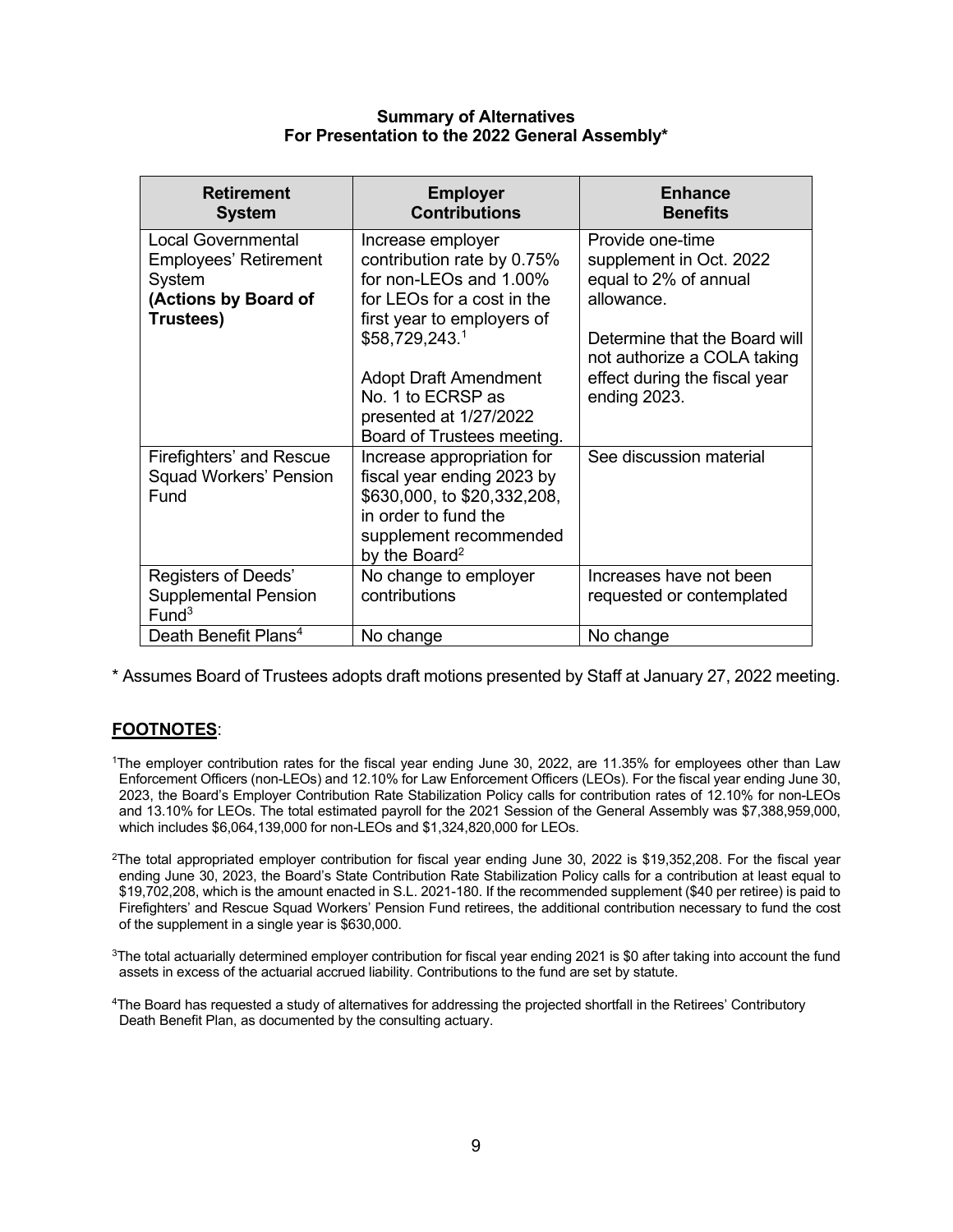#### **(DRAFT)**

#### **Amendment No. 1 to Employer Contribution Rate Stabilization Policy (ECRSP) for the Local Governmental Employees' Retirement System (LGERS)**

Whereas the Board of Trustees of LGERS (Board) adopted the ECRSP on April 29, 2021; and

Whereas, in the time since the adoption of the ECRSP, Session Law 2021-178 created G.S. 128- 27(k1), authorizing the Board in certain circumstances to provide for LGERS retirees to receive one-time payments or "supplements"; and

Whereas the Board wishes to authorize a supplement for monthly LGERS benefit recipients without unduly increasing contributions required from local government employers, and while maintaining the ECRSP's effect of protecting LGERS from the risk of capital market underperformance;

Effective January 27, 2022, Section IV, Part (A), item (3) of the ECRSP is amended to read as follows:

IV. Determining the Policy Contribution (Non-LEO)…

(A) Rate for Fiscal Years 2023-2024 Prior to Discretionary Adjustment…

(3): An adjustment (increase or decrease) for the effect of any enacted benefit change taking effect before or during the fiscal year that was not incorporated in the Policy Contribution (Non-LEO) for the previous fiscal year, equal to the Actuarial Measurement of the effect of the enacted benefit change on the Underlying ADEC for the fiscal year. Notwithstanding this provision, in the case of a one-time supplement authorized by the Board under G.S. 128-27(k1) for the fiscal year ending in 2023 in the amont of 2% of each payee's annual pension, the adjustment under this item (3) will be zero.